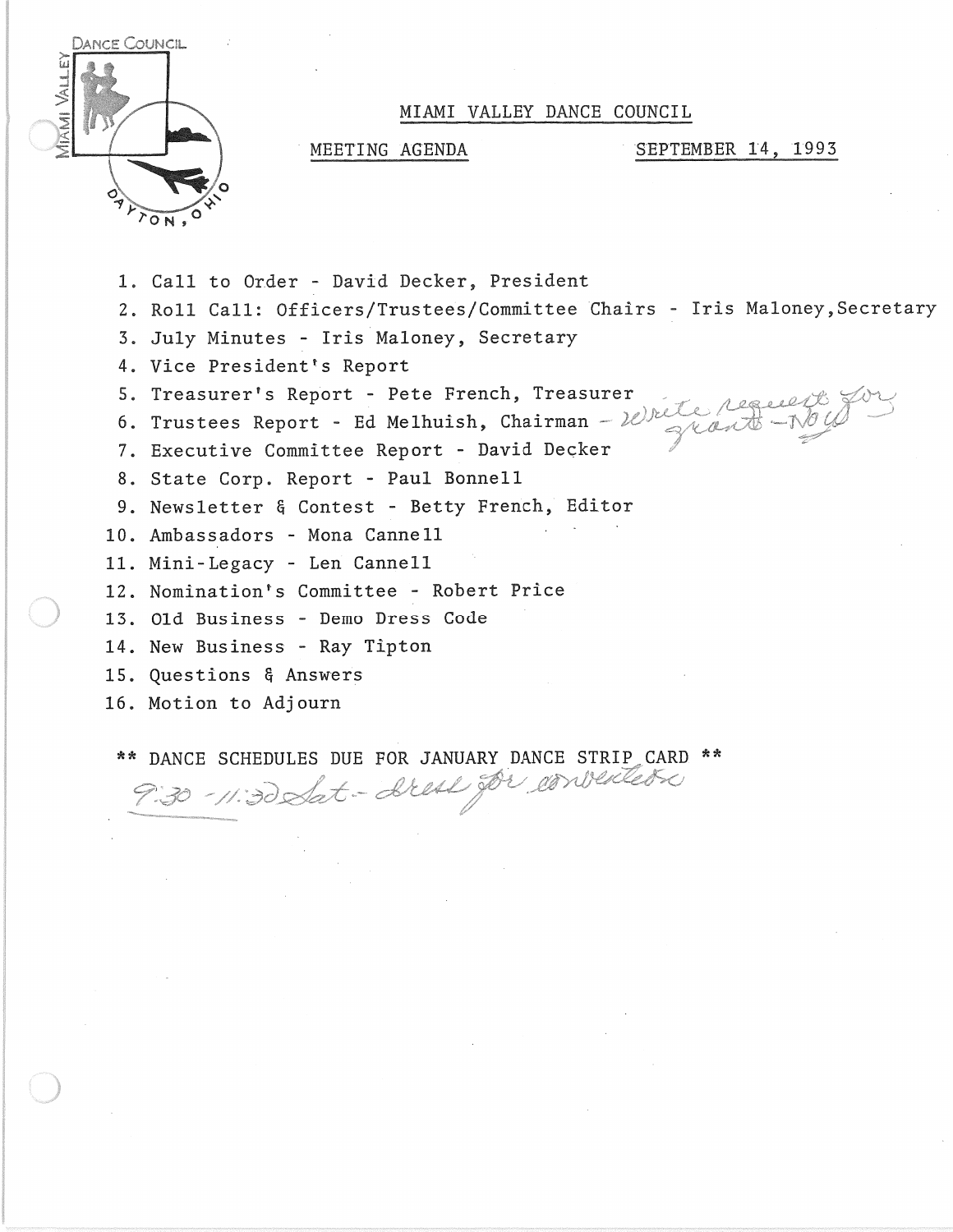B. Methush

**محجورین** 

|                                                                    | 1992             |               | 1993             |                  |                  |  |
|--------------------------------------------------------------------|------------------|---------------|------------------|------------------|------------------|--|
|                                                                    | <b>FULL YEAR</b> |               | <b>FULL YEAR</b> | <b>ACTUAL</b>    |                  |  |
|                                                                    | <b>BUDGET</b>    | <b>ACTUAL</b> | <b>BUDGET</b>    | <b>PERIOD</b>    | YEAR-TO-DATE     |  |
| <b>BALANCE AS OF:</b>                                              | Jul 14, 1993     |               |                  | \$1,935.99       |                  |  |
| <b>RECEIPTS:</b>                                                   | \$16,700.00      | \$16,846.43   | \$14,460.00      | \$1,635.87       | \$8,405.15       |  |
| GEMoney transfer of principal<br>Reduce for tfr. counted as income |                  |               |                  | \$0.00<br>\$0.00 | \$0.00<br>\$0.00 |  |
| DISBURSEMENTS:                                                     |                  |               |                  |                  |                  |  |
| <b>EDUCATION</b>                                                   | \$5,770.00       | \$5,977.60    | \$5,625,00       | \$838.32         | \$3,830.44       |  |
| <b>PUBLICITY</b>                                                   | \$7,725.00       | \$6,694.93    | \$4,175.00       | \$645.96         | \$1,957.43       |  |
| <b>HONORS &amp; BADGES</b>                                         | \$2,005.00       | \$2,054.59    | \$2,105.00       | \$197.82         | \$569.06         |  |
| <b>COMMUNICATIONS</b>                                              | \$1,680.00       | \$1,583.39    | \$1,755.00       | \$224.28         | \$1,192.03       |  |
| <b>MISCELLANEOUS</b>                                               | \$3,770.00       | \$4,859.26    | \$5,075.00       | \$203.49         | \$2,713.55       |  |
| <b>TOTAL DISBURSE.:</b>                                            | \$20,950.00      | \$21.169.77   | \$18,735.00      | \$2,109.87       | \$10,262.51      |  |

BALANCE FORWARD:

 $\overline{a}$ 

 $$1,461.99$ 

## TOTAL FUNDS AVAILABLE:

| Checking account                                             | \$1,461.99  |
|--------------------------------------------------------------|-------------|
| Certificate of deposit (Gem Savings)                         | \$20,000.00 |
| Certificate of deposit (Gem Savings)                         | \$20,000.00 |
| Certificate of deposit (Gem Savings)                         | \$12,000.00 |
| GEMoney Market Plus (Gem Savings)                            | \$9,038.71  |
| Certificate of deposit/1995 State Convention (Central Trust) | \$0.00      |
| <b>TOTAL ALL FUNDS</b><br>Sep 14, 1993                       | \$62,500.70 |

TOTAL ALL FUNDS Sep 14, 1993

 $\bar{\lambda}$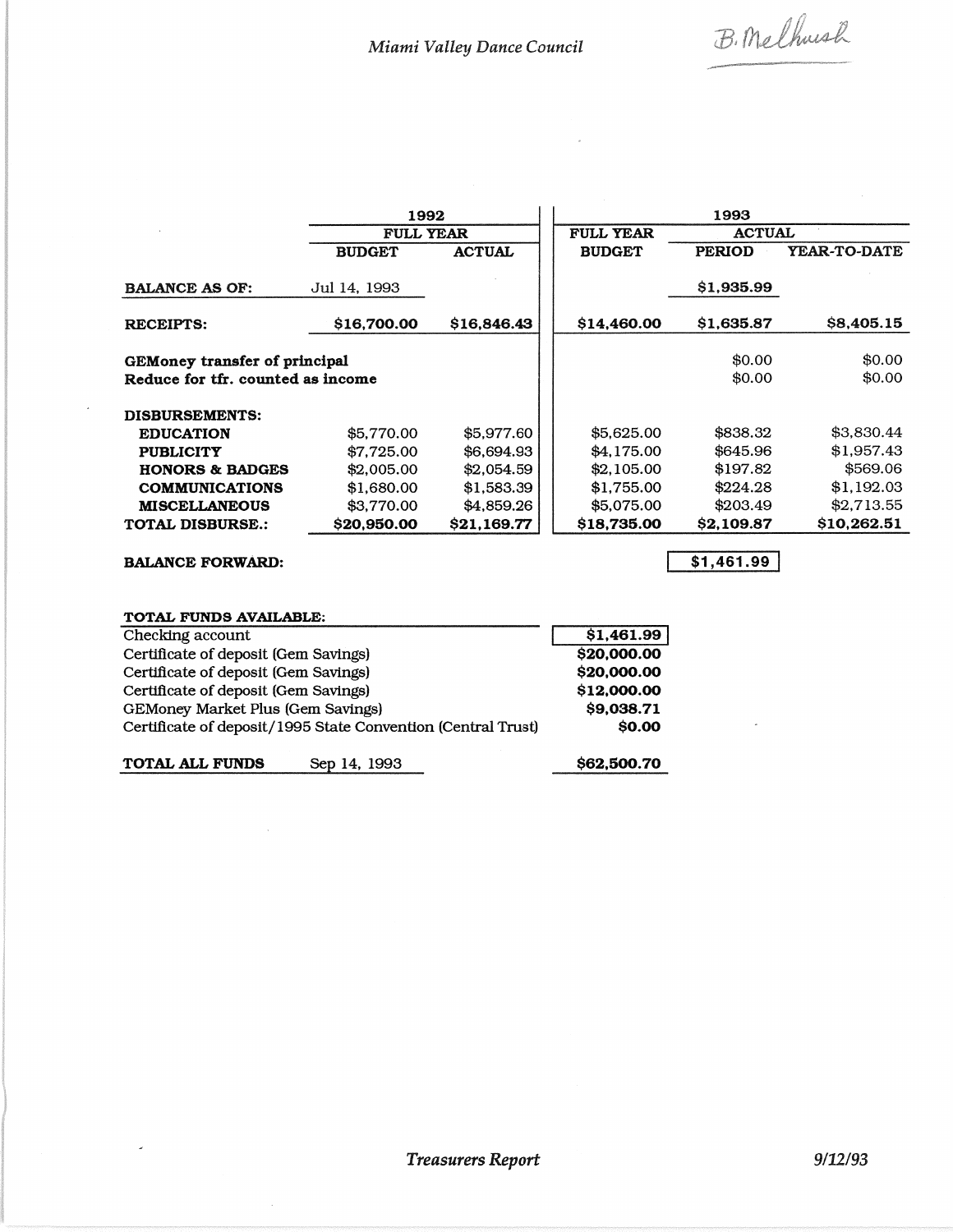| <b>FULL YEAR</b><br><b>ACTUAL</b><br><b>FULL YEAR</b><br><b>ACTUAL</b><br><b>PERIOD</b><br><b>BUDGET</b><br><b>BUDGET</b><br>\$1,935.99<br>Jul 14, 1993<br><b>BALANCE AS OF:</b><br><b>RECEIPTS:</b><br>\$0.00<br>\$1,108.00<br>\$2,353.30<br>\$2,300.00<br>\$2,050.00<br><b>Lesson Classes</b><br>\$1,015.00<br>\$1,400.00<br>\$1,015.00<br>\$1,300.00<br>\$1,282.00<br>Plus Dances<br>\$1,969.15<br>\$4,005.13<br>\$3,700.00<br>\$588.87<br>\$4,200.00<br>Interest<br>\$2,600.00<br>\$2,600.00<br>\$0.00<br>\$2,600.00<br>\$2,600.00<br>Convention<br>\$0.00<br>\$0.00<br>\$1,709.50<br>\$1,800.00<br>\$1,800.00<br>Hearing & Speech<br>\$1,063.00<br>\$0.00<br>\$987.00<br>\$1,000.00<br>Childrens' Medical Center<br>\$450.00<br>\$0.00<br>\$450.00<br>\$450.00<br>\$460.00<br>Club Insurance<br>\$200.00<br>\$1,200.00<br>\$32.00<br>\$4,300.00<br>\$3,459.50<br>Other<br>\$14,460.00<br>\$1,635.87<br>\$16,700.00<br>\$16,846.43<br><b>TOTAL RECEIPTS:</b><br>\$0.00<br>Transfer of principal-from savings<br>\$0.00<br>Reduce for tfr. counted as income<br><b>DISBURSEMENTS:</b><br><b>EDUCATION:</b><br>\$3,900.00<br>\$56.77<br>\$4,467.01<br><b>Lesson Classes</b><br>\$4,200.00<br>\$688.05<br>\$1,100.00<br>\$1,089.75<br>\$1,070.00<br>Plus Dances<br>\$215.00<br>\$93.50<br>\$233.75<br>\$275.00<br>Travel - Delegates<br>\$275.00 |            | 1992     |          | 1993     |        |                     |
|---------------------------------------------------------------------------------------------------------------------------------------------------------------------------------------------------------------------------------------------------------------------------------------------------------------------------------------------------------------------------------------------------------------------------------------------------------------------------------------------------------------------------------------------------------------------------------------------------------------------------------------------------------------------------------------------------------------------------------------------------------------------------------------------------------------------------------------------------------------------------------------------------------------------------------------------------------------------------------------------------------------------------------------------------------------------------------------------------------------------------------------------------------------------------------------------------------------------------------------------------------------------------------------------------------------------------------------------------|------------|----------|----------|----------|--------|---------------------|
|                                                                                                                                                                                                                                                                                                                                                                                                                                                                                                                                                                                                                                                                                                                                                                                                                                                                                                                                                                                                                                                                                                                                                                                                                                                                                                                                                   |            |          |          |          |        |                     |
|                                                                                                                                                                                                                                                                                                                                                                                                                                                                                                                                                                                                                                                                                                                                                                                                                                                                                                                                                                                                                                                                                                                                                                                                                                                                                                                                                   |            |          |          |          |        | <b>YEAR-TO-DATE</b> |
|                                                                                                                                                                                                                                                                                                                                                                                                                                                                                                                                                                                                                                                                                                                                                                                                                                                                                                                                                                                                                                                                                                                                                                                                                                                                                                                                                   |            |          |          |          |        |                     |
|                                                                                                                                                                                                                                                                                                                                                                                                                                                                                                                                                                                                                                                                                                                                                                                                                                                                                                                                                                                                                                                                                                                                                                                                                                                                                                                                                   |            |          |          |          |        |                     |
|                                                                                                                                                                                                                                                                                                                                                                                                                                                                                                                                                                                                                                                                                                                                                                                                                                                                                                                                                                                                                                                                                                                                                                                                                                                                                                                                                   |            |          |          |          |        |                     |
|                                                                                                                                                                                                                                                                                                                                                                                                                                                                                                                                                                                                                                                                                                                                                                                                                                                                                                                                                                                                                                                                                                                                                                                                                                                                                                                                                   |            |          |          |          |        |                     |
|                                                                                                                                                                                                                                                                                                                                                                                                                                                                                                                                                                                                                                                                                                                                                                                                                                                                                                                                                                                                                                                                                                                                                                                                                                                                                                                                                   |            |          |          |          |        |                     |
|                                                                                                                                                                                                                                                                                                                                                                                                                                                                                                                                                                                                                                                                                                                                                                                                                                                                                                                                                                                                                                                                                                                                                                                                                                                                                                                                                   |            |          |          |          |        |                     |
|                                                                                                                                                                                                                                                                                                                                                                                                                                                                                                                                                                                                                                                                                                                                                                                                                                                                                                                                                                                                                                                                                                                                                                                                                                                                                                                                                   |            |          |          |          |        |                     |
|                                                                                                                                                                                                                                                                                                                                                                                                                                                                                                                                                                                                                                                                                                                                                                                                                                                                                                                                                                                                                                                                                                                                                                                                                                                                                                                                                   |            |          |          |          |        |                     |
|                                                                                                                                                                                                                                                                                                                                                                                                                                                                                                                                                                                                                                                                                                                                                                                                                                                                                                                                                                                                                                                                                                                                                                                                                                                                                                                                                   |            |          |          |          |        |                     |
|                                                                                                                                                                                                                                                                                                                                                                                                                                                                                                                                                                                                                                                                                                                                                                                                                                                                                                                                                                                                                                                                                                                                                                                                                                                                                                                                                   |            |          |          |          |        |                     |
|                                                                                                                                                                                                                                                                                                                                                                                                                                                                                                                                                                                                                                                                                                                                                                                                                                                                                                                                                                                                                                                                                                                                                                                                                                                                                                                                                   |            |          |          |          |        | \$8,405.15          |
|                                                                                                                                                                                                                                                                                                                                                                                                                                                                                                                                                                                                                                                                                                                                                                                                                                                                                                                                                                                                                                                                                                                                                                                                                                                                                                                                                   |            |          |          |          |        | \$2,400.00          |
|                                                                                                                                                                                                                                                                                                                                                                                                                                                                                                                                                                                                                                                                                                                                                                                                                                                                                                                                                                                                                                                                                                                                                                                                                                                                                                                                                   |            |          |          |          |        |                     |
|                                                                                                                                                                                                                                                                                                                                                                                                                                                                                                                                                                                                                                                                                                                                                                                                                                                                                                                                                                                                                                                                                                                                                                                                                                                                                                                                                   |            |          |          |          |        |                     |
|                                                                                                                                                                                                                                                                                                                                                                                                                                                                                                                                                                                                                                                                                                                                                                                                                                                                                                                                                                                                                                                                                                                                                                                                                                                                                                                                                   |            |          |          |          |        | \$2,824.15          |
|                                                                                                                                                                                                                                                                                                                                                                                                                                                                                                                                                                                                                                                                                                                                                                                                                                                                                                                                                                                                                                                                                                                                                                                                                                                                                                                                                   |            |          |          |          |        | \$720.82            |
|                                                                                                                                                                                                                                                                                                                                                                                                                                                                                                                                                                                                                                                                                                                                                                                                                                                                                                                                                                                                                                                                                                                                                                                                                                                                                                                                                   |            |          |          |          |        |                     |
|                                                                                                                                                                                                                                                                                                                                                                                                                                                                                                                                                                                                                                                                                                                                                                                                                                                                                                                                                                                                                                                                                                                                                                                                                                                                                                                                                   | Leadership | \$175.00 | \$167.09 | \$350.00 | \$0.00 | \$40.47             |
| \$0.00<br>\$20.00<br>\$20.00<br>\$30.00<br>Other                                                                                                                                                                                                                                                                                                                                                                                                                                                                                                                                                                                                                                                                                                                                                                                                                                                                                                                                                                                                                                                                                                                                                                                                                                                                                                  |            |          |          |          |        | \$30.00             |
| \$5,625.00<br>\$838.32<br>\$5,770.00<br>\$5,977.60<br><b>TOTAL</b>                                                                                                                                                                                                                                                                                                                                                                                                                                                                                                                                                                                                                                                                                                                                                                                                                                                                                                                                                                                                                                                                                                                                                                                                                                                                                |            |          |          |          |        | <b>S3,830.44</b>    |
| <b>PUBLICITY:</b>                                                                                                                                                                                                                                                                                                                                                                                                                                                                                                                                                                                                                                                                                                                                                                                                                                                                                                                                                                                                                                                                                                                                                                                                                                                                                                                                 |            |          |          |          |        |                     |
| \$1,650.00<br>\$0.00<br>\$1,500.00<br>\$1,428.50<br>Printing                                                                                                                                                                                                                                                                                                                                                                                                                                                                                                                                                                                                                                                                                                                                                                                                                                                                                                                                                                                                                                                                                                                                                                                                                                                                                      |            |          |          |          |        | \$595.00            |
| \$0.00<br>\$0.00<br>\$226.02<br>\$0.00<br>Conventions                                                                                                                                                                                                                                                                                                                                                                                                                                                                                                                                                                                                                                                                                                                                                                                                                                                                                                                                                                                                                                                                                                                                                                                                                                                                                             |            |          |          |          |        | \$0.00              |
| \$386.15<br>\$850.00<br>\$308.08<br>\$750.00<br>Demos                                                                                                                                                                                                                                                                                                                                                                                                                                                                                                                                                                                                                                                                                                                                                                                                                                                                                                                                                                                                                                                                                                                                                                                                                                                                                             |            |          |          |          |        | \$645.06            |
| <b>Community Relations</b><br>\$25.00<br>\$0.00<br>\$25.00<br>\$0.00                                                                                                                                                                                                                                                                                                                                                                                                                                                                                                                                                                                                                                                                                                                                                                                                                                                                                                                                                                                                                                                                                                                                                                                                                                                                              |            |          |          |          |        | \$0.00              |
| \$4,400.00<br>\$3,210.83<br>\$150.00<br>\$0.00<br>Special Events                                                                                                                                                                                                                                                                                                                                                                                                                                                                                                                                                                                                                                                                                                                                                                                                                                                                                                                                                                                                                                                                                                                                                                                                                                                                                  |            |          |          |          |        | \$176.49            |
| Other<br>\$1,050.00<br>\$1,443.43<br>\$337.88<br>\$1,500.00                                                                                                                                                                                                                                                                                                                                                                                                                                                                                                                                                                                                                                                                                                                                                                                                                                                                                                                                                                                                                                                                                                                                                                                                                                                                                       |            |          |          |          |        | \$540.88            |
| \$7,725.00<br>\$6,694.93<br>\$4,175.00<br>\$645.96<br><b>TOTAL</b>                                                                                                                                                                                                                                                                                                                                                                                                                                                                                                                                                                                                                                                                                                                                                                                                                                                                                                                                                                                                                                                                                                                                                                                                                                                                                |            |          |          |          |        | \$1,957.43          |
| <b>HONORS &amp; BADGES:</b>                                                                                                                                                                                                                                                                                                                                                                                                                                                                                                                                                                                                                                                                                                                                                                                                                                                                                                                                                                                                                                                                                                                                                                                                                                                                                                                       |            |          |          |          |        |                     |
| \$300.00<br>\$340.00<br>\$365.00<br>\$82.50<br>Honors                                                                                                                                                                                                                                                                                                                                                                                                                                                                                                                                                                                                                                                                                                                                                                                                                                                                                                                                                                                                                                                                                                                                                                                                                                                                                             |            |          |          |          |        | \$184.00            |
| \$281.65<br>Friendship<br>\$275.00<br>\$300.00<br>\$23.50                                                                                                                                                                                                                                                                                                                                                                                                                                                                                                                                                                                                                                                                                                                                                                                                                                                                                                                                                                                                                                                                                                                                                                                                                                                                                         |            |          |          |          |        | \$107.50            |
| \$40.00<br>\$33.00<br>\$40.00<br>\$2.00<br>Other                                                                                                                                                                                                                                                                                                                                                                                                                                                                                                                                                                                                                                                                                                                                                                                                                                                                                                                                                                                                                                                                                                                                                                                                                                                                                                  |            |          |          |          |        | \$21.00             |
| \$1,170.74<br>\$1,200.00<br>\$89.82<br>Honor Cples/Dinner<br>\$1,200.00                                                                                                                                                                                                                                                                                                                                                                                                                                                                                                                                                                                                                                                                                                                                                                                                                                                                                                                                                                                                                                                                                                                                                                                                                                                                           |            |          |          |          |        | \$193.56            |
| \$229.20<br>\$0.00<br>Other<br>\$190.00<br>\$200.00                                                                                                                                                                                                                                                                                                                                                                                                                                                                                                                                                                                                                                                                                                                                                                                                                                                                                                                                                                                                                                                                                                                                                                                                                                                                                               |            |          |          |          |        | \$63.00             |
| <b>TOTAL</b><br>\$2,005.00<br>\$2,054.59<br><b>\$2,105.00</b><br>\$197.82                                                                                                                                                                                                                                                                                                                                                                                                                                                                                                                                                                                                                                                                                                                                                                                                                                                                                                                                                                                                                                                                                                                                                                                                                                                                         |            |          |          |          |        | \$569.06            |
| <b>COMMUNICATIONS:</b>                                                                                                                                                                                                                                                                                                                                                                                                                                                                                                                                                                                                                                                                                                                                                                                                                                                                                                                                                                                                                                                                                                                                                                                                                                                                                                                            |            |          |          |          |        |                     |
| \$97.83<br>Pres./Council Mtgs.<br>\$125.00<br>\$125.00<br>\$12.19                                                                                                                                                                                                                                                                                                                                                                                                                                                                                                                                                                                                                                                                                                                                                                                                                                                                                                                                                                                                                                                                                                                                                                                                                                                                                 |            |          |          |          |        | \$129.61            |
| \$0.00<br>Vice President<br>\$50.00<br>\$25.15<br>\$50.00                                                                                                                                                                                                                                                                                                                                                                                                                                                                                                                                                                                                                                                                                                                                                                                                                                                                                                                                                                                                                                                                                                                                                                                                                                                                                         |            |          |          |          |        | \$0.00              |
| Treasurer<br>\$295.00<br>\$254.70<br>\$295.00<br>\$16.55                                                                                                                                                                                                                                                                                                                                                                                                                                                                                                                                                                                                                                                                                                                                                                                                                                                                                                                                                                                                                                                                                                                                                                                                                                                                                          |            |          |          |          |        | \$154.73            |
| \$154.61<br>Secretary<br>\$150.00<br>\$175.00<br>\$76.98                                                                                                                                                                                                                                                                                                                                                                                                                                                                                                                                                                                                                                                                                                                                                                                                                                                                                                                                                                                                                                                                                                                                                                                                                                                                                          |            |          |          |          |        | \$200.41            |
| Editor<br>\$578.21<br>\$575.00<br>\$600.00<br>\$53.18                                                                                                                                                                                                                                                                                                                                                                                                                                                                                                                                                                                                                                                                                                                                                                                                                                                                                                                                                                                                                                                                                                                                                                                                                                                                                             |            |          |          |          |        | \$262.26            |
| Telephone/Equipment<br>\$410.00<br>\$407.89<br>\$65.38<br>\$410.00                                                                                                                                                                                                                                                                                                                                                                                                                                                                                                                                                                                                                                                                                                                                                                                                                                                                                                                                                                                                                                                                                                                                                                                                                                                                                |            |          |          |          |        | \$410.02            |
| Other<br>\$75.00<br>\$65.00<br>\$0.00<br>\$100.00                                                                                                                                                                                                                                                                                                                                                                                                                                                                                                                                                                                                                                                                                                                                                                                                                                                                                                                                                                                                                                                                                                                                                                                                                                                                                                 |            |          |          |          |        | \$35.00             |
| <b>TOTAL</b><br>\$1,583.39<br>\$1,680.00<br>\$1,755.00<br>\$224.28                                                                                                                                                                                                                                                                                                                                                                                                                                                                                                                                                                                                                                                                                                                                                                                                                                                                                                                                                                                                                                                                                                                                                                                                                                                                                |            |          |          |          |        | \$1,192.03          |

 $\sim$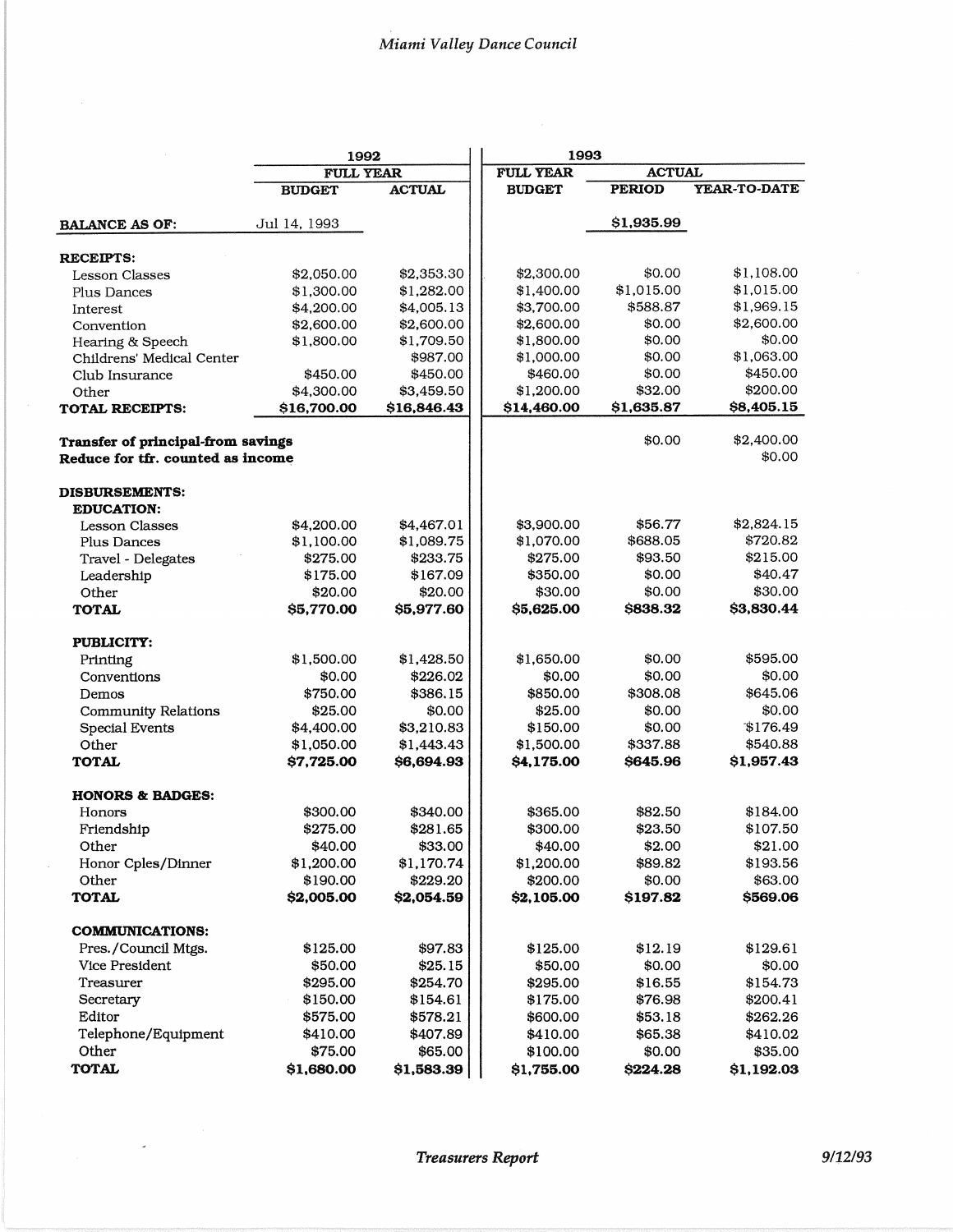|                           | 1992<br><b>FULL YEAR</b> |                   | 1993             |               |                     |
|---------------------------|--------------------------|-------------------|------------------|---------------|---------------------|
|                           |                          |                   | <b>FULL YEAR</b> | <b>ACTUAL</b> |                     |
|                           | <b>BUDGET</b>            | <b>ACTUAL</b>     | <b>BUDGET</b>    | <b>PERIOD</b> | <b>YEAR-TO-DATE</b> |
| <b>MISCELLANEOUS:</b>     |                          |                   |                  |               |                     |
| Committees                | \$150.00                 | \$182.63          | \$250.00         | \$162.21      | \$230.25            |
| Hearing & Speech          | \$2,000.00               | \$1,892.44        | \$2,000.00       | \$0.00        | \$85.10             |
| Childrens' Medical Center |                          | \$1,140.50        | \$1,050.00       | \$24.29       | \$1,195.68          |
| Insurance                 | \$1,070.00               | \$1,066.00        | \$1.175.00       | \$0.00        | \$1,089.00          |
| Other                     | \$550.00                 | \$577.69          | \$600.00         | \$16.99       | \$113.52            |
| <b>TOTAL</b>              | <b>S3,770.00</b>         | \$4,859.26        | \$5,075.00       | S203.49       | \$2,713.55          |
| <b>TOTAL DISBURSE.:</b>   | \$20,950.00              | <b>S21.169.77</b> | \$18,735.00      | \$2,109.87    | \$10,262.51         |
| <b>BALANCE FORWARD:</b>   | Sep 14, 1993             |                   |                  | \$1,461.99    |                     |

l,

 $\overline{a}$